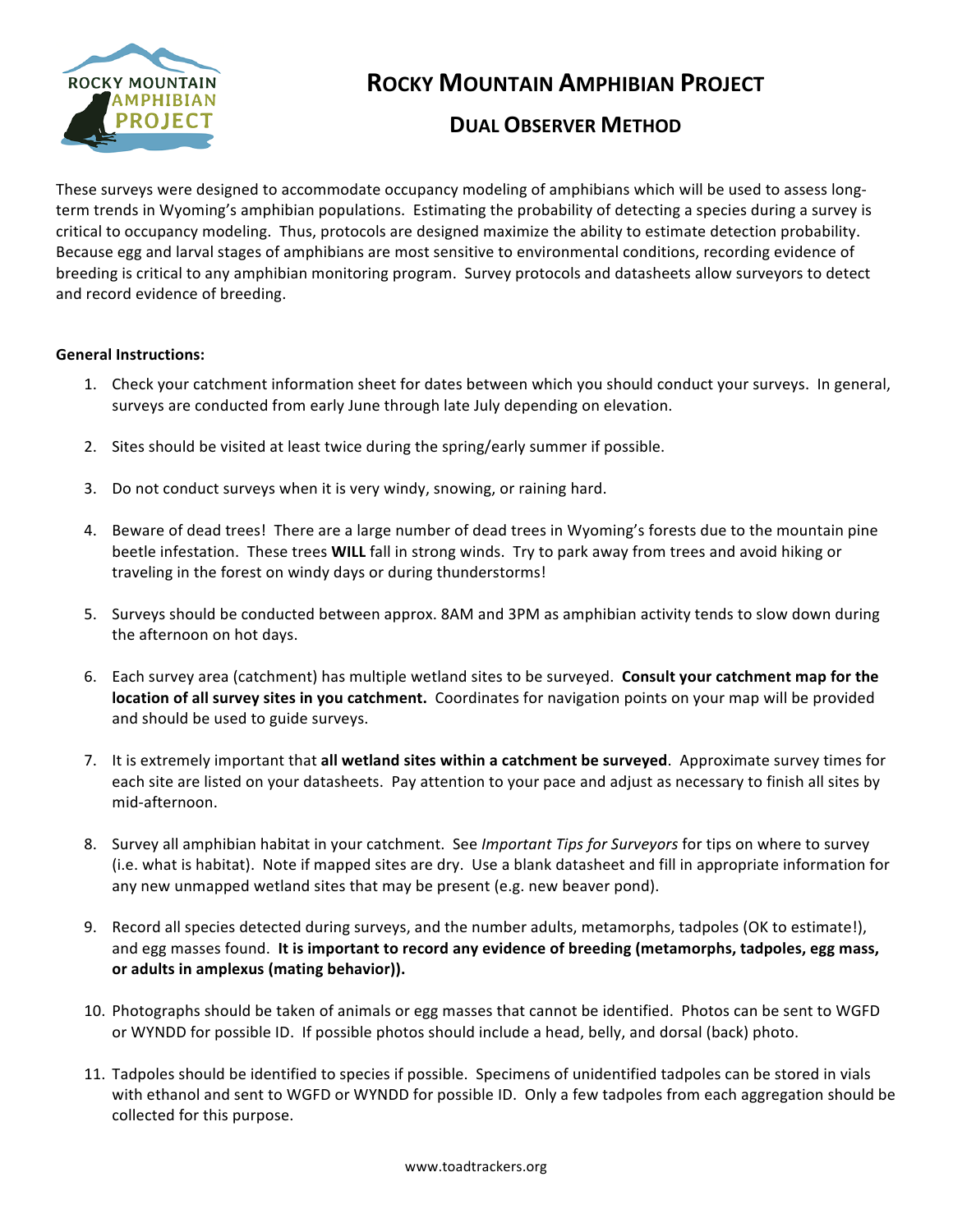12. Within your catchment, sample up to 5 individuals of each species for chytrid fungus (see chytrid sampling procedure). Try to collect chytrid samples from several sites in your catchment rather than all taking all 5 samples from 1 site.

#### **Dual Observer Protocols:**

- **1.** Under the Dual Observer Method, two people conduct **separate** surveys at a site. This provides 2 independent surveys of each site for each visit to the catchment and allows us to estimate detection probability. Each surveyor fills out a separate datasheet!
- 2. You will be given 2 datasheets for each site one for each of the 2 surveyors. Use the appropriate datasheet for each site within a catchment.
- 3. Each site should be surveyed **independently** by each surveyor with **no discussion of amphibians found.** Do not alter your datasheet based on what your partner found. Knowing how often amphibians present are actually detected is CRITICAL to estimating trends in amphibian populations.
- 4. Walk slowly in a zig-zag pattern, surveying evenly across accessible moist habitat to cover as much potential habitat as possible. Consult catchment maps for any "hidden" water bodies.
- 5. At pond/lake sites, surveyors should walk in opposite directions around the pond searching for amphibians. When surveyors meet at the far end, stop for 10 minutes and quietly fill out the site and survey conditions on the main site datasheet before continuing with searches. This procedure allows amphibians disturbed by the first surveyor to resume normal behavior before the second surveyor searches that shore.

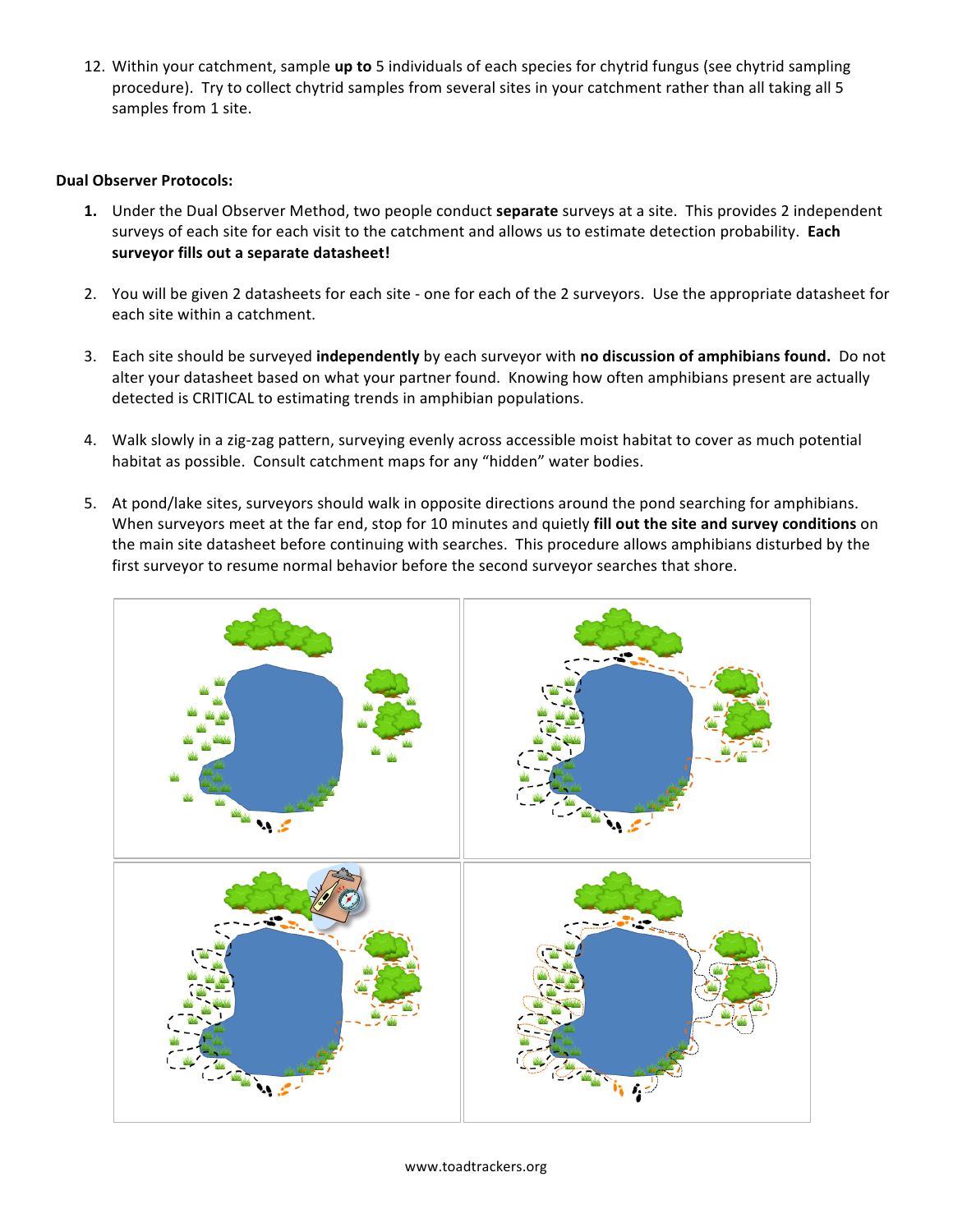6. Along streams and in complex wetlands, surveyors should walk on either shore without discussing what species they find or adding amphibians brought to their attention by their partner. Each surveyor must survey both sides of the stream, so a surveyor should survey down a stream on the opposite side he/she walked up it.



- 7. Dipnet every 5-10m or in patches of good habitat for amphibian larvae (quiet inlets/backwater areas or patches of emergent vegetation). Each dipnet event should consist of at least five sweeps with the net.
- **8.** Surveyors should make sure that datasheets are completely filled out and that all site and survey conditions **have been recorded before leaving the site.**
- 9. Surveyors MUST follow chytrid fungus decontamination procedures after leaving the sites and before surveying another site in a different watershed. Decontamination should also occur between isolated sites (i.e. upland ponds and potholes) within a catchment whenever possible.

#### **Equipment List:**

- Tall boots/waders
- Dip net
- Watch
- **GPS** unit
- Compass
- Camera
- Datasheets & survey protocols
- Pencil or pen
- Thermometer for air and water temperature
- Sterile swabs and vials for chytrid sample collection
- pH indicator strips
- Powder-free latex or nitrile gloves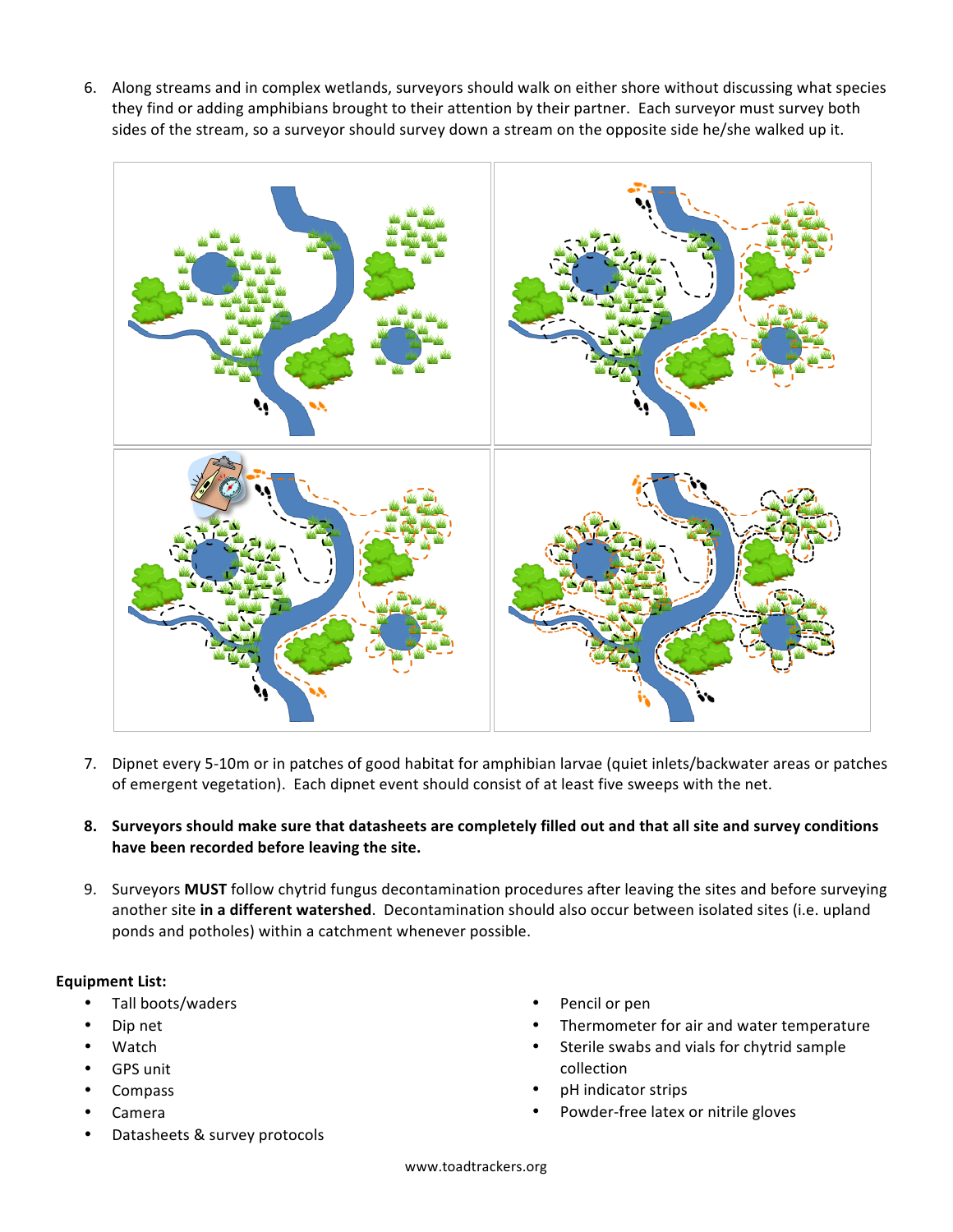• Decontamination equipment (kept in vehicle unless surveying in different watersheds). Includes 10% bleach solution, water, scrub

brush, sprayer/bucket. Commercial fungicides such as Virkon can be used as well.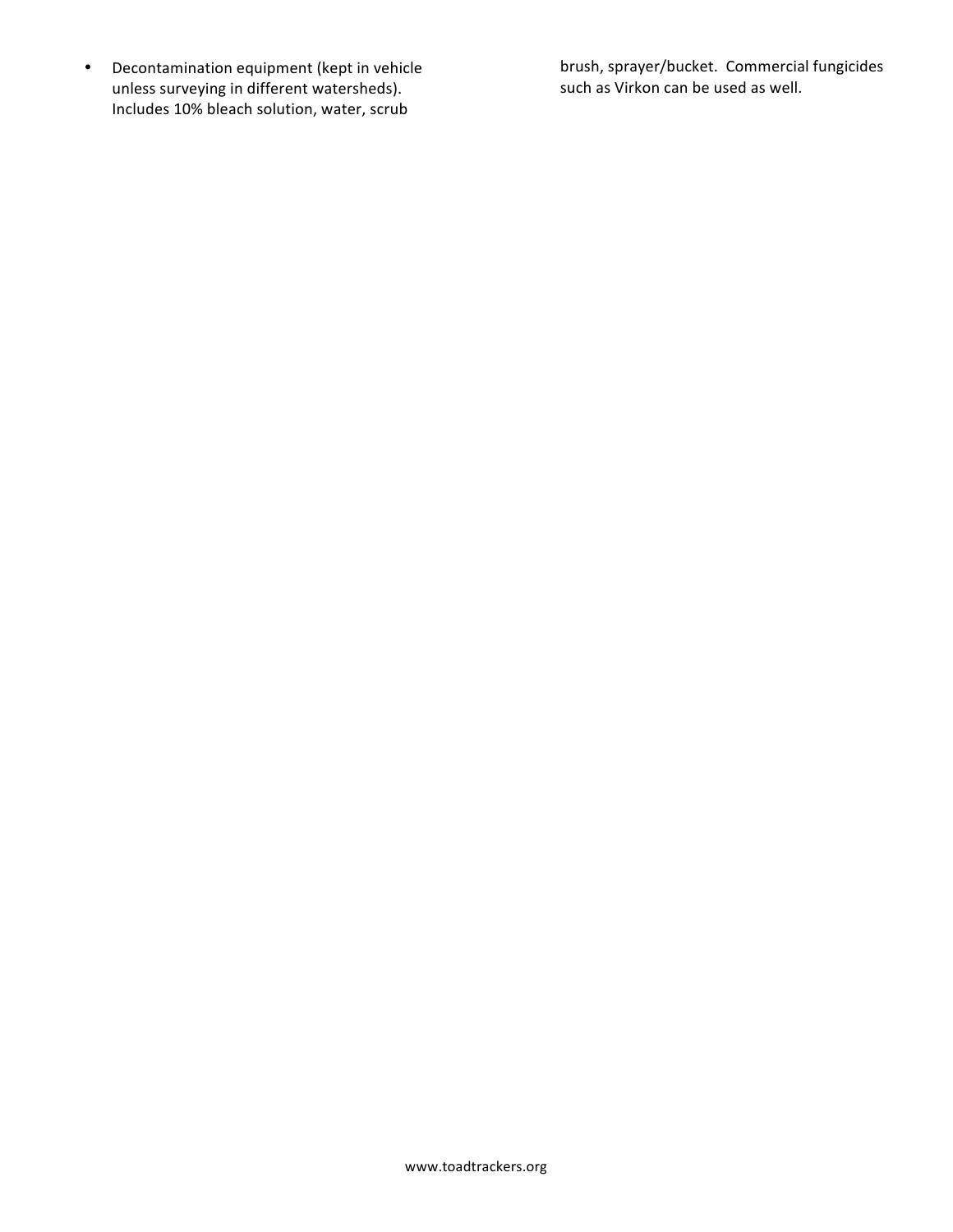## **Important Tips for Surveyors!**

\*\*\*\*\*\* You will likely get wet!  $\odot$  Bring a change of clothes (at least extra socks)!! \*\*\*\*\*\*\*

#### • *Where do I look for amphibians?*

- $\triangleright$  Different amphibians and life stages prefer different habitat. But during the spring and early summer, most are found in moist areas near water bodies.
- $\triangleright$  Survey from the shoreline out to the edge of the riparian area or to where the soil is no longer moist.
- $\triangleright$  Make sure to sample different habitat types within the survey site (i.e. emergent vegetation along the shoreline, mud flats, sedges, meadow grasses, willows).
	- $\cdot \cdot$  Tadpoles and egg masses will be found in the water along the shoreline.
	- $\cdot$  Tadpoles love warm water and can also be found in several inches of water in wet meadows.
	- $\cdot$  Metamorphs (toadlets and froglets) like warm moist areas where they can bask in the sun but that also offer some cover (grasses, sedges, willows) to hide them from predators.
	- $\clubsuit$  Adults only need water for breeding. After that, they can be found across a range of moist habitats within the riparian area depending on the species, time of day, and weather.

#### • *How will I see amphibians?*

- $\triangleright$  Most amphibians are not seen until they move, and many are quite small. Look for movement in the grass (even tall grass) and water to help you find amphibians.
- $\triangleright$  Most amphibians won't move until you get close to them. You can increase your chances of seeing an amphibian by walking in zig-zags rather than straight lines and by using your dip net to part the grass or poke under willows, stream banks, etc.

#### • *How do I hold an amphibian?*

- $\triangleright$  Carefully and only when you need to (for identification or chytrid sampling)!
- $\triangleright$  If necessary to catch an amphibian to ID it, catch and hold it in your dip net while you look at it.
- $\triangleright$  NEVER HANDLE AN AMPHIBIAN WITH YOUR BARE HANDS IF YOU HAVE BUG-SPRAY ON YOUR HANDS!!!
	- $\cdot$  Amphibians are VERY sensitive to chemicals in bug spray and even those in many lotions and sunscreens.
	- \* Use powder-free latex or nitrile gloves…or keep hands free of chemicals and rinse well in pond or creek water before and after handling.